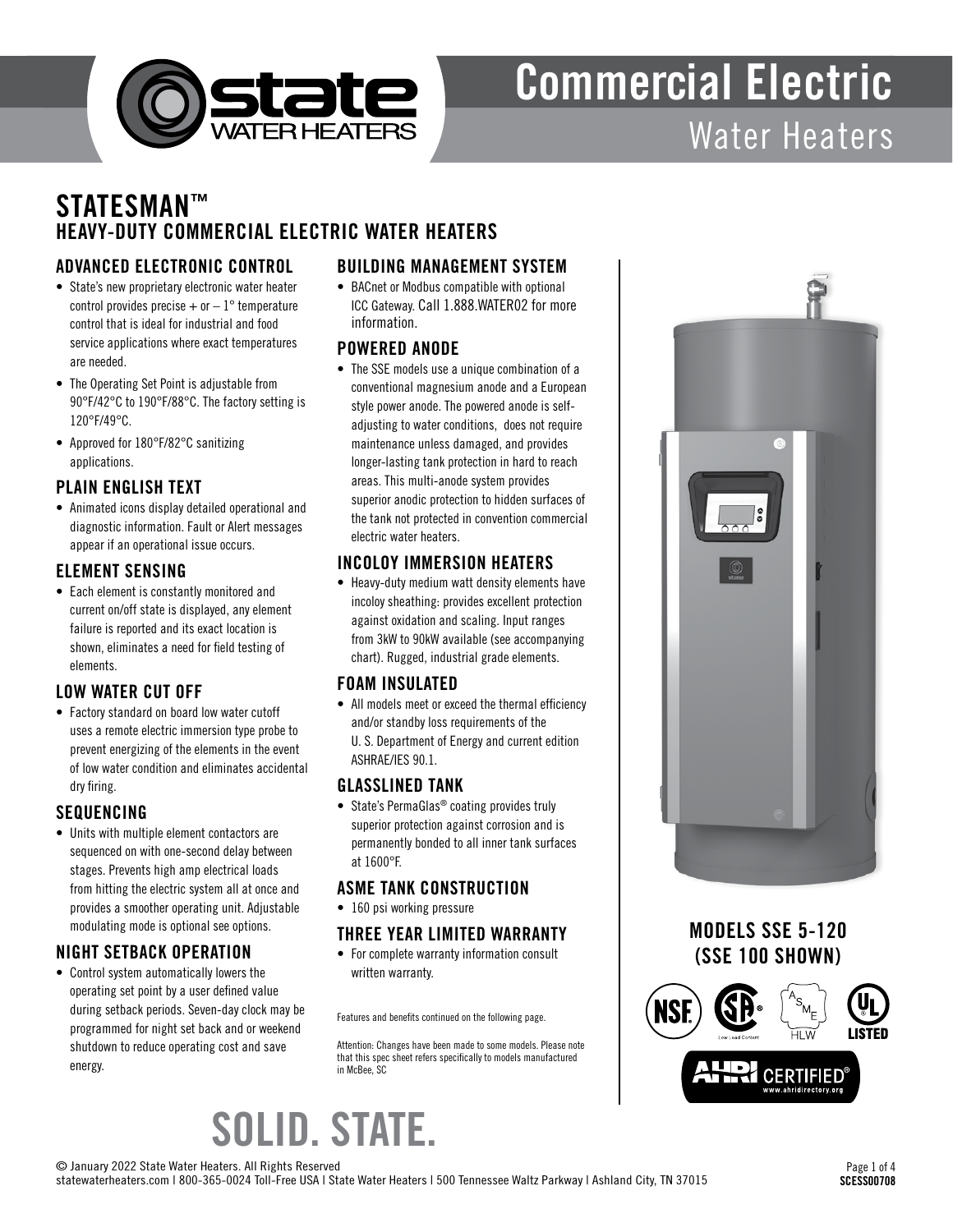

### FEATURES AND BENEFITS (CONTINUED)

#### STANDARD VOLTAGES

• 208, 240 and 480 volt single and three phase. All 208 and 240 volt at 24kW and below are supplied phase convertible (single to three and vice versa). 277 volt single phase also available. Consult factory for 120 volt power circuit availability.

#### TERMINAL BLOCK

• To accept copper or aluminum leads (on units with more than one contactor).

#### 120 VOLT CONTROL CIRCUIT

• Powered by fused transformer.

#### MAGNETIC CONTACTORS

• Heavy-duty UL rated for 100,000 cycles.



#### POWER CIRCUIT FUSING (120 AMP CURRENT DRAW AND ABOVE)

• Meets National Electric Code and UL requirements that water heaters must have internal fusing when current draw exceeds 120 amps.

#### SIMPLIFIED CIRCUITRY, COLOR-CODED FOR EASE OF **SERVICE**

#### HINGED CONTROL COMPARTMENT DOOR CSA CERTIFIED AND ASME RATED T&P RELIEF VALVE



#### ROUGH-IN DIMENSIONS

| <b>Model Number</b> | <b>Tank Capacity</b> |               | <b>Maximum kW</b> |          | <b>Approx. Shipping Weight</b> |          |          |           |          |           |           |      |       |
|---------------------|----------------------|---------------|-------------------|----------|--------------------------------|----------|----------|-----------|----------|-----------|-----------|------|-------|
|                     | Gallons              | <b>Litres</b> | Input             |          |                                | B        |          | ъ         |          | D         |           | lbs. | Kg.   |
| SSE-5               |                      | 19            |                   | $22$ in  | 558.8 mm                       | $16$ in  | 406.4 mm | 24 in     | 610 mm   | 4.25 in   | 108 mm    | 82   | 37.2  |
| <b>SSE-10</b>       | 10                   | 38            | 6                 | 28.13 in | 714.5 mm                       | $18$ in  | 457.2 mm | 26 in     | 660 mm   | $5.25$ in | 133.35 mm | 116  | 48.1  |
| <b>SSE-20</b>       | 20                   | 76            | 18                | 31.75 in | 806.5 mm                       | $22$ in  | 558.8 mm | 28 in     | 711 mm   | 5.75 in   | 146.05 mm | 145  | 65.7  |
| SSE-30A**           | 30                   | 114           | 24                | 43.25 in | 1098.55 mm                     | $22$ in  | 558.8 mm | $28$ in   | 711 mm   | 5.75 in   | 146.05 mm | 218  | 98.9  |
| SSE-40A**           | 40                   | 151           | 36                | 54.75 in | 1391 mm                        | $22$ in  | 558.8 mm | $28$ in   | 711 mm   | $5.75$ in | 146.05 mm | 245  | 111.1 |
| SSE-50A**           | 50                   | 189           | 90                | 66.19 in | 1681 mm                        | $22$ in  | 558.8 mm | $28$ in   | 711 mm   | 5.75 in   | 146.05 mm | 291  | 132.0 |
| SSE-65A**           | 65                   | 246           | 90                | 57.25 in | 1454 mm                        | 26.5 in  | 673.1 mm | $32.5$ in | 826 mm   | 11.38 in  | 289 mm    | 344  | 156.0 |
| SSE-80A**           | 80                   | 303           | 90                | 58.13 in | 1477 mm                        | 28 in    | 711.2 mm | $35$ in   | 889 mm   | $12.5$ in | 318 mm    | 406  | 184.2 |
| SSE-100A**          | 100                  | 379           | 90                | 70.25 in | 1784 mm                        | 28 in    | 711.2 mm | $35$ in   | 889 mm   | $12.5$ in | 318 mm    | 419  | 190.1 |
| SSE-120A**          | 120                  | 450           | 90                | 70.25 in | 1784 mm                        | 30.13 in | 765.3 mm | $37$ in   | 939.8 mm | $12.5$ in | 318 mm    | 453  | 205.5 |

\*\*30-120 gallon models not available below 12.3KW.

Some 40 gallon models may require the larger control box, depending on the electrical configuration.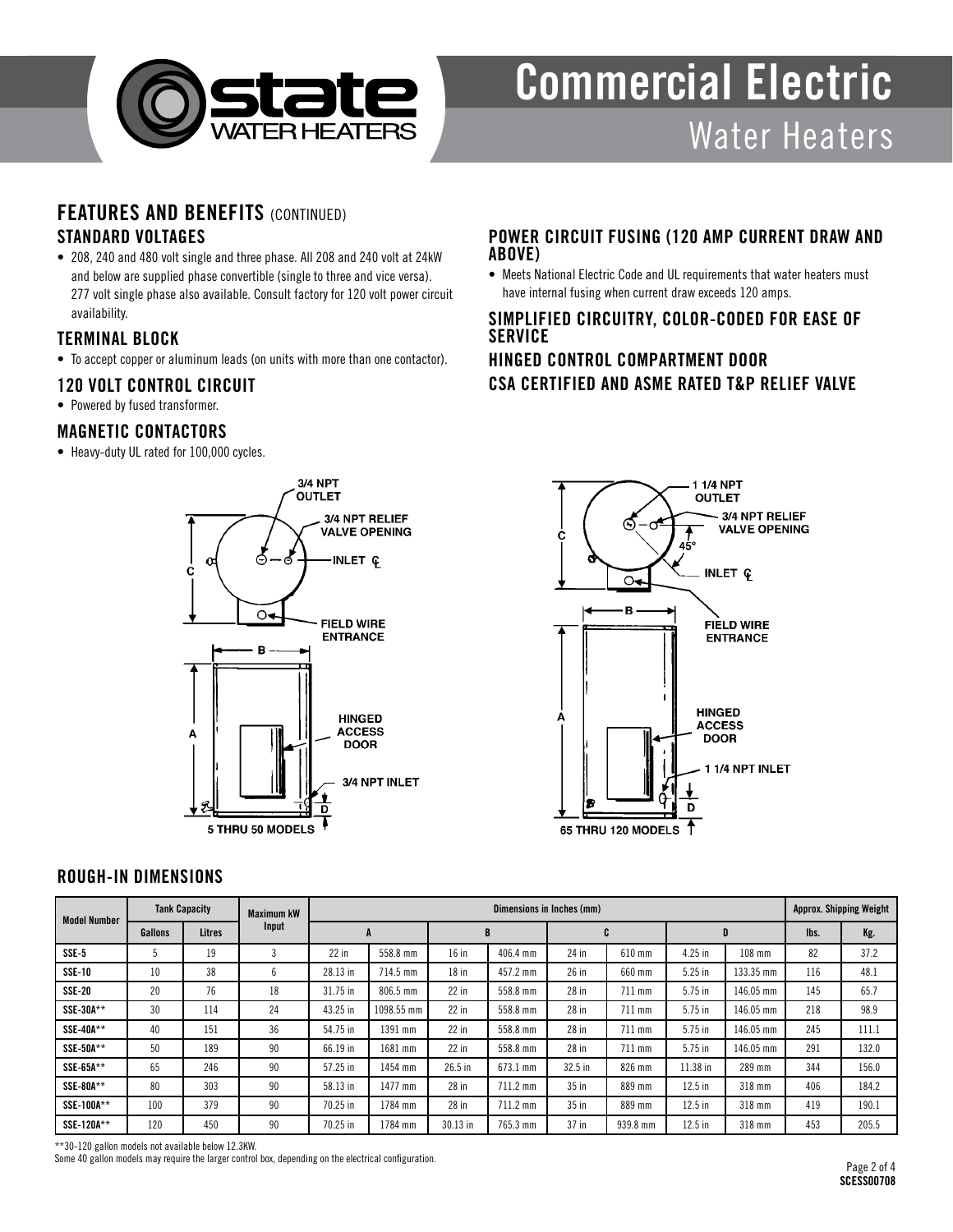

#### RECOVERY CAPACITIES

| <b>GPH recoveries at list temperature rise</b> |                 |           |           |           |           |           |           |           |            |            |            |            |            |
|------------------------------------------------|-----------------|-----------|-----------|-----------|-----------|-----------|-----------|-----------|------------|------------|------------|------------|------------|
| Standard kW Input                              | <b>BTU/Hour</b> | 30°F Rise | 40°F Rise | 50°F Rise | 60°F Rise | 70°F Rise | 80°F Rise | 90°F Rise | 100°F Rise | 110°F Rise | 120°F Rise | 130°F Rise | 140°F Rise |
| 3                                              | 10,239          | 41        | 31        | 24        | 20        | 17        | 15        | 13        | 12         | 11         | 10         | 10         | 9          |
| 6                                              | 20,478          | 82        | 62        | 49        | 41        | 35        | 31        | 27        | 25         | 22         | 21         | 19         | 18         |
| 9                                              | 30,717          | 123       | 92        | 74        | 62        | 53        | 46        | 41        | 37         | 34         | 31         | 28         | 26         |
| 12.3                                           | 41,968          | 166       | 125       | 100       | 83        | 71        | 62        | 55        | 50         | 45         | 42         | 38         | 36         |
| 15                                             | 51,195          | 205       | 154       | 123       | 102       | 88        | 88        | 68        | 61         | 56         | 51         | 47         | 44         |
| 18                                             | 61,434          | 246       | 184       | 148       | 123       | 105       | 92        | 82        | 74         | 67         | 62         | 57         | 53         |
| 24                                             | 81,912          | 328       | 246       | 197       | 164       | 140       | 123       | 109       | 98         | 90         | 82         | 76         | 70         |
| 30                                             | 102,390         | 410       | 308       | 246       | 205       | 176       | 154       | 137       | 123        | 112        | 103        | 95         | 88         |
| 36                                             | 122,868         | 492       | 369       | 295       | 246       | 211       | 184       | 164       | 148        | 134        | 123        | 113        | 105        |
| 45                                             | 153,585         | 615       | 461       | 369       | 307       | 263       | 230       | 205       | 184        | 168        | 154        | 142        | 132        |
| 54                                             | 184,302         | 738       | 554       | 443       | 359       | 316       | 277       | 246       | 221        | 201        | 185        | 170        | 158        |
| 60                                             | 204,780         | 819       | 615       | 492       | 410       | 351       | 307       | 273       | 246        | 223        | 205        | 189        | 176        |
| 75                                             | 255,975         | 1025      | 768       | 615       | 512       | 439       | 384       | 341       | 307        | 279        | 256        | 236        | 219        |
| 90                                             | 307,170         | 1229      | 922       | 738       | 615       | 527       | 461       | 410       | 369        | 335        | 307        | 284        | 263        |

#### STANDARD kW INPUTS

| <b>Standard kW</b><br>Ratings | <b>Immersion</b><br>Heaters*** | Wattage | <b>Number of 50A Contactors</b> |                |                | <b>Full Load Current in Amperes</b> |             |                     |                    |             |             |             |  |
|-------------------------------|--------------------------------|---------|---------------------------------|----------------|----------------|-------------------------------------|-------------|---------------------|--------------------|-------------|-------------|-------------|--|
|                               | No. of                         |         | <b>208V</b>                     | <b>240V</b>    | 480V           |                                     |             | <b>Single Phase</b> | <b>Three Phase</b> |             |             |             |  |
|                               |                                |         |                                 |                |                | <b>208V</b>                         | <b>240V</b> | <b>277V</b>         | 480V               | <b>208V</b> | <b>240V</b> | <b>480V</b> |  |
| 3                             |                                | 3,000   | $\overline{2}$                  |                |                | 14.4                                | 12.5        | 10.8                | 6.3                | 8.3         | 7.2         | 3.6         |  |
| 6                             |                                | 6,000   |                                 |                |                | 28.8                                | 25          | 21.2                | 12.5               | 16.7        | 14.4        | 7.2         |  |
| 9                             |                                | 9,000   |                                 |                |                | 43.3                                | 37.5        | 32.5                | 18.8               | 25          | 21.7        | 10.8        |  |
| 12.3                          |                                | 12,300  |                                 |                |                | 59.1                                | 51.3        | 44.4                | 25.6               | 34.2        | 29.6        | 14.8        |  |
| 15                            |                                | 15,000  |                                 |                |                | 72.1                                | 62.5        | 54.2                | 31.3               | 41.6        | 36.1        | 18          |  |
| 18                            | $*1$                           | 18,000  |                                 | $\overline{c}$ |                | 86.5                                | 75          | 65                  | 37.5               | 50          | 43.3        | 21.7        |  |
| 24                            | $\overline{2}$                 | 12,000  |                                 |                |                | 115.4                               | 100         | 86.6                | 50                 | 66.6        | 57.7        | 28.9        |  |
| 30                            | $\overline{c}$                 | 15,000  |                                 |                |                | 144.2                               | 125         | 108.3               | 62.5               | 83.3        | 72.2        | 36.1        |  |
| 36                            | $*2$                           | 18,000  | $\overline{3}$<br>4             |                | $\overline{c}$ | 173.1                               | 150         | 130                 | 75                 | 99.9        | 86.6        | 43.3        |  |
| 45                            | 3                              | 15,000  |                                 | 3              |                | 216.3                               | 187.5       | 162.5               | 93.8               | 124.9       | 108.3       | 54.1        |  |
| 54                            | 3                              | 18,000  |                                 |                |                | N/A                                 | 225         | 194.9               | 112.5              | 149.9       | 129.9       | 65          |  |
| 60                            | 4                              | 15,000  |                                 | 4              |                | N/A                                 | 250         | 216.6               | 125                | 166.7       | 145         | 72          |  |
| 75                            | 5                              | 15,000  | 5                               | 5              | 3              | N/A                                 | N/A         | N/A                 | 156                | 208.4       | 181         | 90          |  |
| 90                            | 5                              | 18,000  |                                 |                |                | N/A                                 | N/A         | N/A                 | 188                | 250         | 217         | 108         |  |

\* 208V models use one additional immersion heater.

\*\*\* Each immersion heater contains three electric elements.

+ Not available in 208 3 Phase for 54 and 60 kW models.